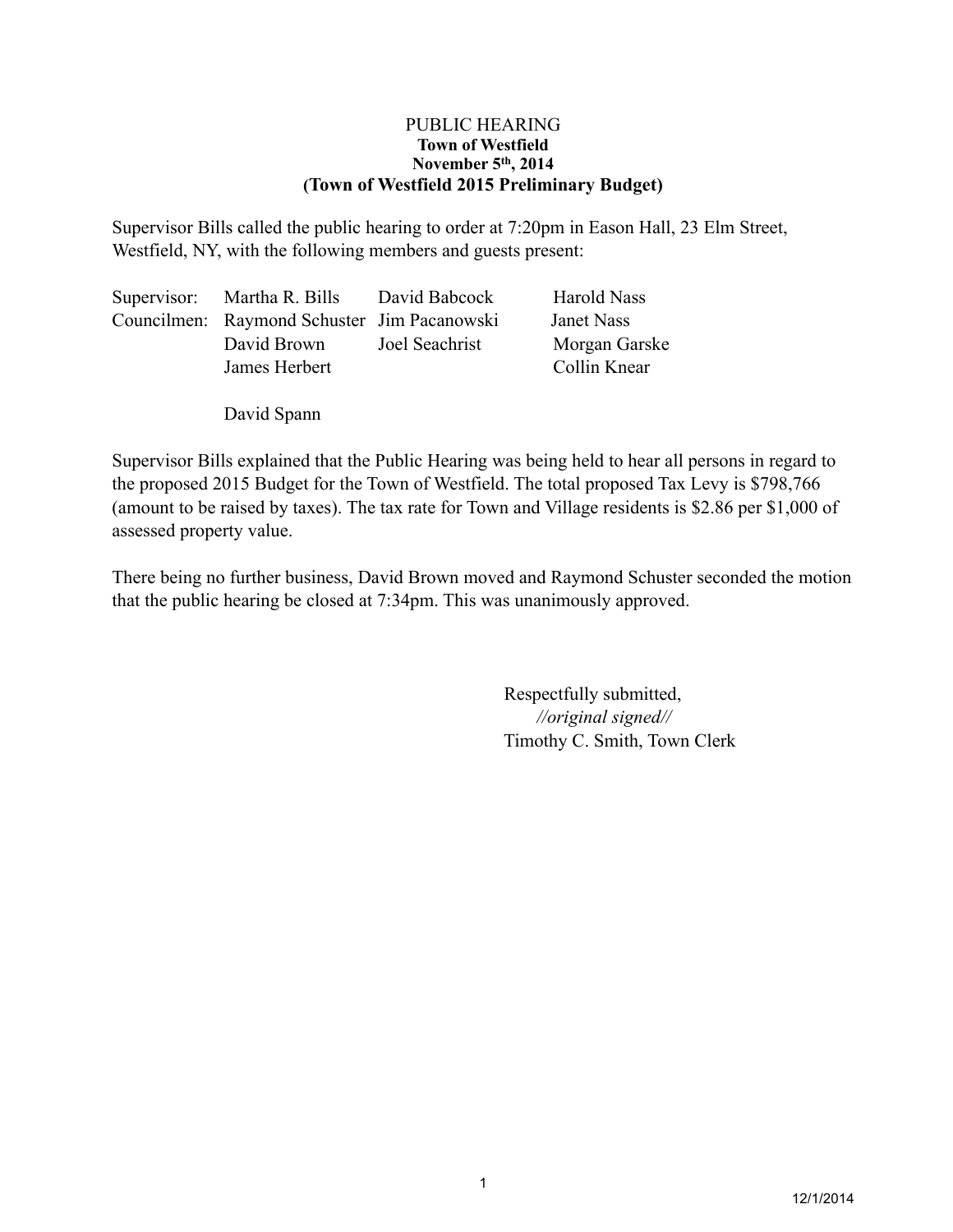#### PUBLIC HEARING **Town of Westfield November 5th, 2014 (Special Assessment Roll for Improved Districts)**

Supervisor Bills called the public hearing to order at 7:35pm in Eason Hall, 23 Elm Street, Westfield, NY, with the following members and guests present:

| Supervisor: Martha R. Bills                 | David Babcock  | Harold Nass   |
|---------------------------------------------|----------------|---------------|
| Councilmen: Raymond Schuster Jim Pacanowski |                | Janet Nass    |
| David Brown                                 | Joel Seachrist | Morgan Garske |
| James Herbert                               |                | Collin Knear  |
|                                             |                |               |

David Spann

Supervisor Bills explained that 2015 annual water and sewer charges for Town residents in Improved Districts were published in the Observer. This year charges for Barcelona residents for the updated water system were included.

Charges are added to Town / County Tax Bills which come out in January each year. After questions were addressed and there being no further business, Martha Bills moved and David Spann seconded the motion that the public hearing be closed at 7:40pm. This was unanimously approved.

> Respectfully submitted, *//original signed//* Timothy C. Smith, Town Clerk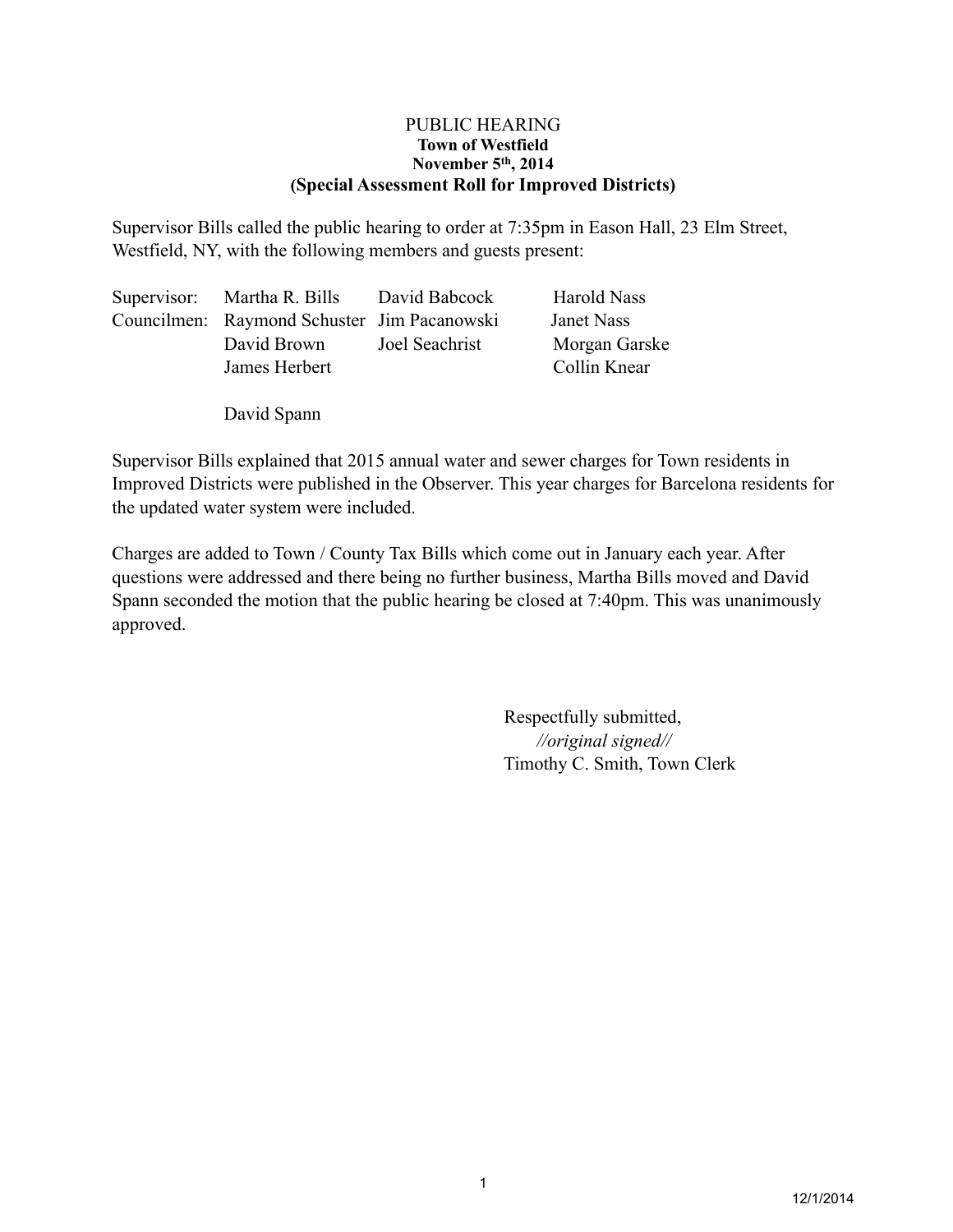### TOWN BOARD MEETING Town of Westfield **November 5th, 2014 DRAFT**

The regular meeting of the Town Board was called to order at 7:35pm in Eason Hall, 23 Elm Street, Westfield, NY, with the following members and guests present:

| Supervisor: Martha R. Bills                 | David Babcock  | Harold Nass   |
|---------------------------------------------|----------------|---------------|
| Councilmen: Raymond Schuster Jim Pacanowski |                | Janet Nass    |
| David Brown                                 | Joel Seachrist | Morgan Garske |
| James Herbert                               |                | Collin Knear  |
|                                             |                |               |

David Spann

The Town Clerk's report together with a check in the amount of \$2715.49 representing fees for the month of October 2014 was turned over to the Supervisor. State and County agencies received checks totaling \$1333.28.

The Supervisor's report is as follows:

| <b>Fund</b>           | <b>Revenues</b> | <b>Expenditures</b> | <b>Checking Balance</b> | <b>MM Balance</b> |
|-----------------------|-----------------|---------------------|-------------------------|-------------------|
| Gen. A                | \$607,263.00    | \$609,446.00        | \$16,068.41             | \$715,680.05      |
| Gen B                 | 161,114.00      | 73,890.63           | 75.18                   | 155,983.41        |
| Hwy DA                | 277,269.00      | 212,645.00          | 515.84                  | 299,558.26        |
| <b>Hwy DB</b>         | 339,124.00      | 408,859.00          | 37.64                   | 56,444.33         |
| Sewer HO1             | 23,626.00       | 20,733.00           | $-0-$                   | 3,288.73          |
| Water HO <sub>2</sub> | 16,300.00       | 16,200.00           | $-0-$                   | 98,390.65         |
| Wfd. Fire             | 54,053.00       | $-()$               | $-0-$                   | 54,505.08         |
| Sherm. Fire           | 9,236.00        | 9,229.00            | $-0-$                   | 102.49            |
| Totals:               | \$1,487,985.00  | \$1,351,002.63      | \$25,040.52             | \$1,383,953.00    |

The Dog Warden's report for October 2014 was received and placed on file.

The Fire Department Report for October 2014 was received and placed on file.

The Historian's report for October 2014 was not available.

The Town Court report for October 2014 was received and placed on file.

Highway:

- The Town Highway Superintendent provided a written report for October 2014 and highlighted current projects which included Barcelona Water Project work and winterization of the Harbor.

Code Enforcement: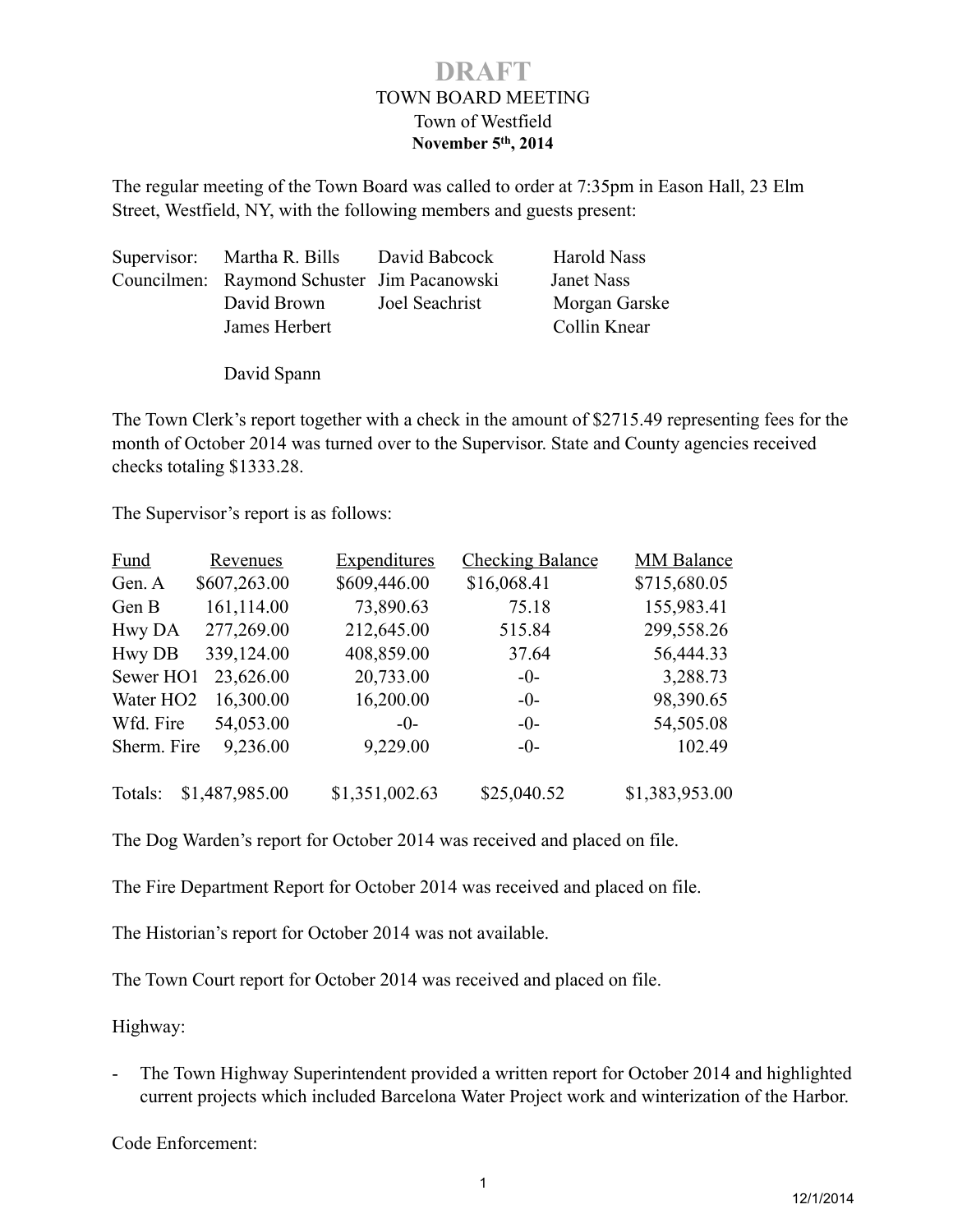# **DRAFT**

The Code Enforcement Officer submitted a written report for October 2014 highlighting that noted 14 permits issued in the Town and the fact that work continues 2 residential homes and a seasonal cabin.

Barcelona Harbor:

Pier operations are closed for 2014. Awaiting the final report on dredging from the Army Corps of Engineers.

Public Comment: None.

Supervisor Bills made the following announcements:

- Fall Planning and Zoning Conference (6 Nov 2014)
- Christmas in the Village Weekend / Holly Tour (22  $&$  23 Nov 2014)

Old Business:

- Supervisor Bill discussed the fact that work on the Barcelona Water Project is progressing as planned. There is another Update meeting scheduled for Friday, November 7<sup>th</sup>, 2014.

New Business:

Raymond Schuster offered the following resolution and moved its adoption;

**Resolution No. 54 of 2014**

Adoption of 2015 Town of Westfield Budget

**BE IT RESOLVED,** the Town Board of the Town of Westfield hereby approves and adopts the 2015 Preliminary Budget as presented as the 2015 Town Budget.

This was seconded by David Spann. Voting was as follows: Martha Bills, aye; James Herbert, aye; David Brown, aye; David Spann, aye; Raymond Schuster, aye.

--------------------------------------------------------------

David Spann offered the following resolution and moved its adoption

**Resolution No. 55 of 2014** Approve the Special Improvement District Rolls

**WHEREAS,** the Town Board of the Town of Westfield, Chautauqua County, has completed an assessment schedule in connection with the proposed capital budgets, operation and maintenance charges, rates and/or rents to be levied and charged against those properties within the Special Improvement Districts in the Town of Westfield during the calendar year 2015, and has filed the same with the Town Clerk, and

**WHEREAS,** the Town Board caused due notice of the completion of said assessment schedule and of the time and place wherein the Town Board would meet to hear and consider any objections to said assessment schedule, to be duly published according to law, and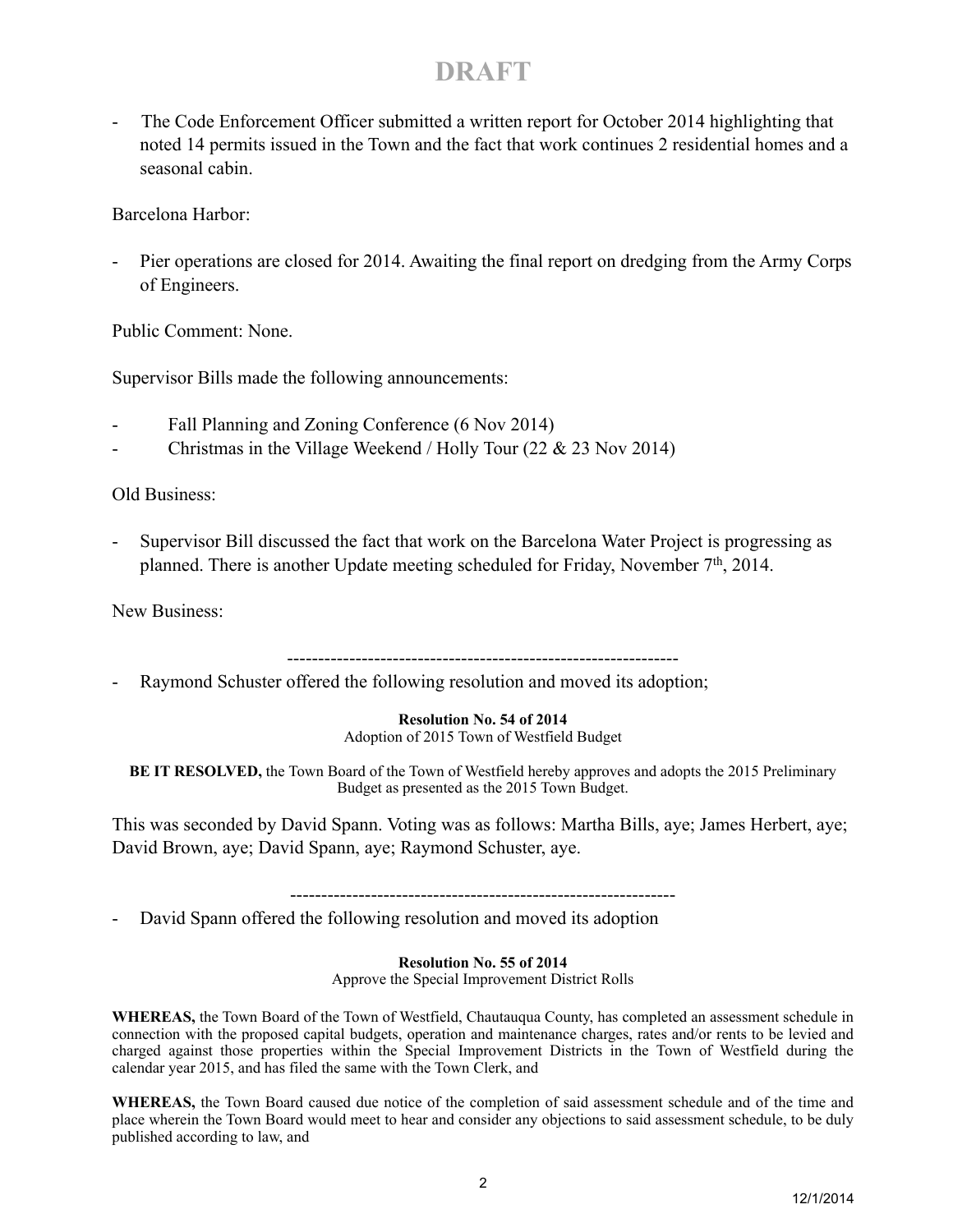# **DRAFT**

**WHEREAS,** the Town Board did meet at Eason Hall, 23 Elm Street, Westfield, New York on November 5, 2014, the time and place specified in said notice and heard and considered all objections to said assessment schedule,

**THEREFORE, BE IT RESOLVED**, that the said assessment schedule for 2015 be and the same is hereby affirmed and adopted as originally proposed and filed in the office of the Town Clerk of the Town of Westfield.

This was seconded by James Herbert. Voting was as follows: Martha Bills, aye; James Herbert, aye; David Brown, aye; David Spann, aye; Raymond Schuster, aye.

---------------------------------------------------------------

Raymond Schuster offered the following resolution and moved its adoption

**Resolution No. 56 of 2014** Authorization for Assessor Trainings

**BE IT RESOLVED,** the Town Board of the Town of Westfield hereby authorizes the Town Assessor to attend the December 8, 2014 "Evaluating Green" Training (\$ 75.00) in Buffalo, NY.

This was seconded by David Spann. Voting was as follows: Martha Bills, aye; James Herbert, aye; David Brown, aye; David Spann, aye; Raymond Schuster, aye.

---------------------------------------------------------------

James Herbert offered the following resolution and moved its adoption

**Resolution No. 57 of 2014** Annual Tipping Fee Exchanges for the Calendar Year 2014

**RESOLVED,** that, pursuant to the Construction & Demolition Waste Addendum to the Chautauqua County Shared Highway Services Agreement, the Town of Westfield hereby agrees to loan 50 tons of its annual credit for tipping fees to the Town of Chautauqua as re-payment for their loan in the same amount in 2013.

In addition, the Town of Westfield hereby agrees to loan 30 tons its annual credit for tipping fees to the Town of Ripley for the calendar year 2014 with the understanding that the Town of Ripley will loan a commensurate amount back to the Town of Westfield in calendar year 2015.

This was seconded by Raymond Schuster. Voting was as follows: Martha Bills, aye; James Herbert, aye; David Brown, aye; David Spann, aye; Raymond Schuster, aye.

---------------------------------------------------------------

Martha Bills moved and David Brown seconded a motion to set a Public Hearing date of 3 December 2014 @ 7:25pm for an SUP modification for Centaur Stride. Unanimously carried.

Warrants dated November  $5<sup>th</sup>$ , 2014 (voucher #'s 10471 - 10527), in the amount of \$388,893.42 drawn on the following funds: General \$51,172.25; General Part-Town \$11,953.00; Highway \$5,943.76; Highway Part-Town \$2,471.45; Sewer Fund \$14.73; Shorehaven Water Project \$2.99; Trust & Agency \$602.24; Welch Building \$5999.68; and the Barcelona Water Project \$310,733.32 were presented and audited by the Board members. David Spann moved and James Herbert seconded a motion that the Supervisor be directed to draw the necessary checks to cover the warrant as audited. Unanimously carried.